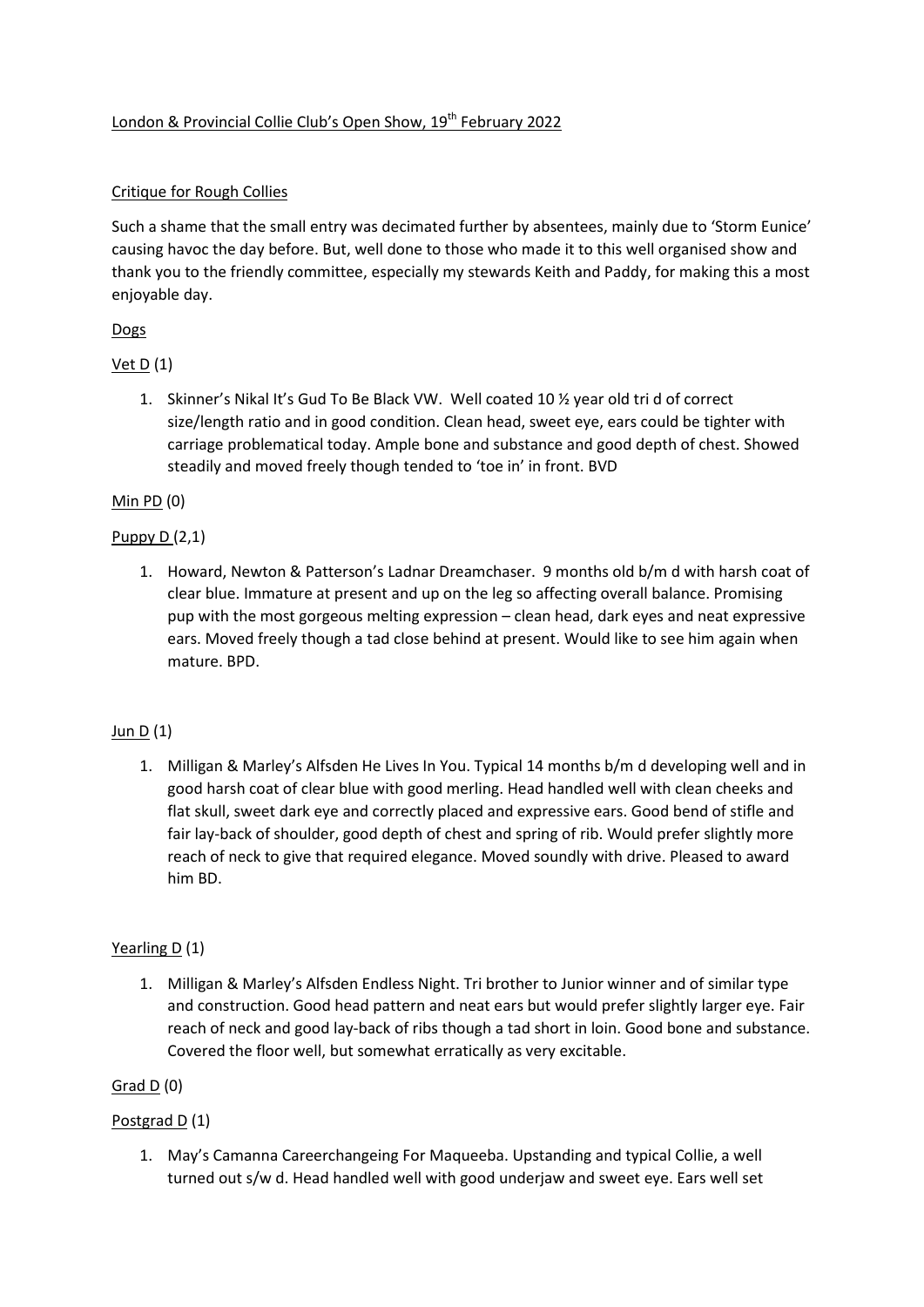though loathe to use them today. Adequate bone and substance, good depth of chest and bend of stifle though a little steep in upper arm. Moved freely keeping topline level.

## Limit D (2)

- 1. Fuller's Hanvale Arthur Shelby With Damos. Beautifully turned out golden sable d with lovely head pattern and sweet eye though ears could be held a tad tighter. Good bone and substance, good depth of chest, spring of rib, adequate turn of stifle but a little steep in front. A better reach of neck would enhance his elegance. A happy and confident dog, he showed steadily and moved soundly with drive. RBD.
- 2. Singh's Tiganlea Task Master At Trenic. Upstanding dark b/m d with dark tan points who commands attention. Of good type and correct height/length ratio, he has a balanced and clean head with sweet dark eye, correct ear carriage giving the desired expression. Solid d of good substance with fair angulation fore and aft. He showed steadily and moved quite freely though sadly too proud of his tail, which is set correctly, but which spoilt his profile and affected his overall balance on the move. His handler must persevere, as he is a lovely dog.

# Open D (1)

1. Benton & Smith's Brooklynson El Dorado. Rich s/w d in super condition, with correct bodyfitting jacket of correct harsh texture. A typical Collie gentleman, he has a balanced head with flat skull, good fill of foreface and ample underjaw, neat ears and good eye placement. Fractionally deep through which detracted from overall expression which I found a little hard. Overall, however, he is an elegant and well balanced d of correct size and length. Well handled and covered the ground well with plenty of drive.

## **Bitches**

## Vet B (4,3)

1. Daley's Tremaro Tainted Love At Rahlissa. 10 ½ yr old sweet golden sable b. Not in full coat so nothing to hide. Elegant b with ample bone and substance, good reach of neck and angulation, good spring of rib and short coupled. Head clean with flat skull and good underjaw, muzzle full but could be more rounded, sweet eye and expressive ears. She has two missing upper incisors due to an accident. She showed steadily and moved freely though she was down a little on her front pasterns but not that surprising at her age. Pleased to award her BVIB and she later went BVIS.

## Min Puppy B (0)

## Puppy B (3,2)

1. Margett's Collingvale Campari. Promising 9 months old tri b in good coat and dark tan points. Feminine b with ample bone and substance, good angulation and fair reach of neck. Head handled well, flat skull and mischievous dark eyes, well set ears and sweet expression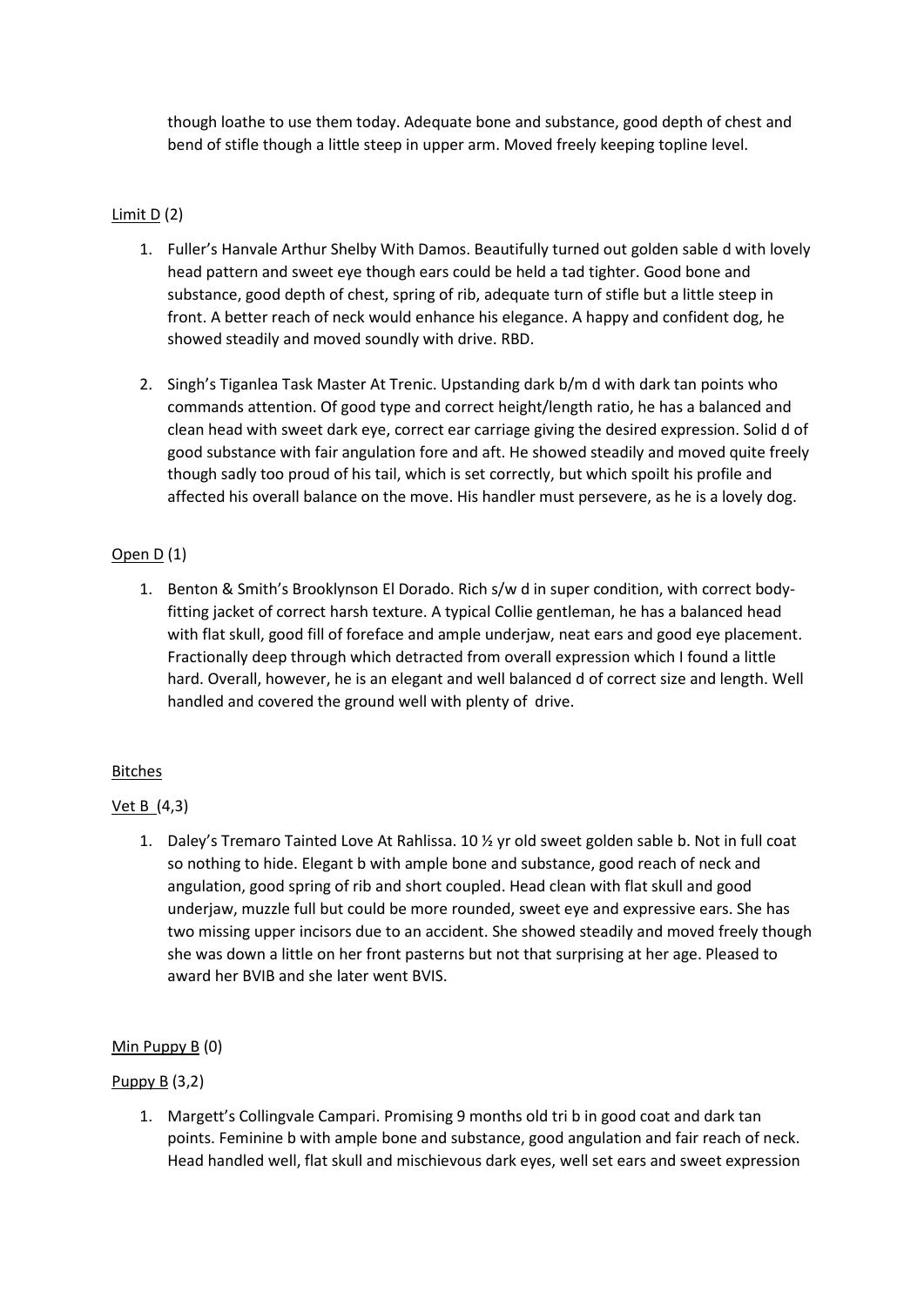but would prefer slightly more underjaw. Fair lay-back of rib and short coupled. Confident girl who showed well and moved soundly. BPB/BPIB and later awarded BPIS.

#### Junior B (4,1)

- *1. Collingvale Campari*
- 2. Perrott's Gataj One Moment In Time. Well grown 14 month old s/w b in good coat of correct harsh texture. Head balanced with clean cheeks and flat skull though stop needs to clear as yet. Sweet eye and neat ears. Ample bone and substance, good angulation and tight elbows, fair reach of neck though a tad overlong in loin. Moved freely.
- 3. Larkin's Rahlissa Toffee Cake For Denora

#### Yearling B (2,1)

1. Philpin's Tudorlyn Alice In Wonderland. 2 year old b/m youngster with overall good breed conformation. Well coated and clear silvery blue, well marbled with black. Pleasing head pattern, dark eye and sweet temperament. Although she stood and showed, she did not enjoy being approached and handled, so it was difficult to assess her properly. She moved quite well, though rather hurriedly, and it was obvious she was very unsettled though not shy at all. She has promise, so handler should persevere with her.

#### Grad B (4,2)

- 1. Clark's Starlenga Madam Cyn At Derbypark. Tri b with dark tan points. On the small size for me but well balanced with good head pattern, well moulded foreface, flat skull, sweet eye, expressive ears and fair reach of neck. Ample bone and neat feet, sufficient substance, and good spring of rib. Attentive to handler and moved with drive. RBB
- *2. Tudorlyn Alice In Wonderland*

#### Postgrad. B (3,2)

1. Collino's Imaginist Perfect Pitch. One I haven't seen before – an elegant and well balanced s/w b of good size/length ratio, in good coat of correct texture. Pleasing head properties. At first glance she appeared to have a slightly hard expression, but this was dispelled on closer examination. She has a well moulded foreface and good underjaw, sweet dark eye and correctly set and well used ears. Adequate angulation fore and aft, good reach of neck, length of back and low-set tail. She showed steadily for her young handler, and moved freely with plenty of drive keeping her topline level. Although a little proud of her tail, it was not carried gaily, and this portrayed her good temperament. An easy winner of BB/BOB, and later my co-judge and I agreed to award her RBIS.